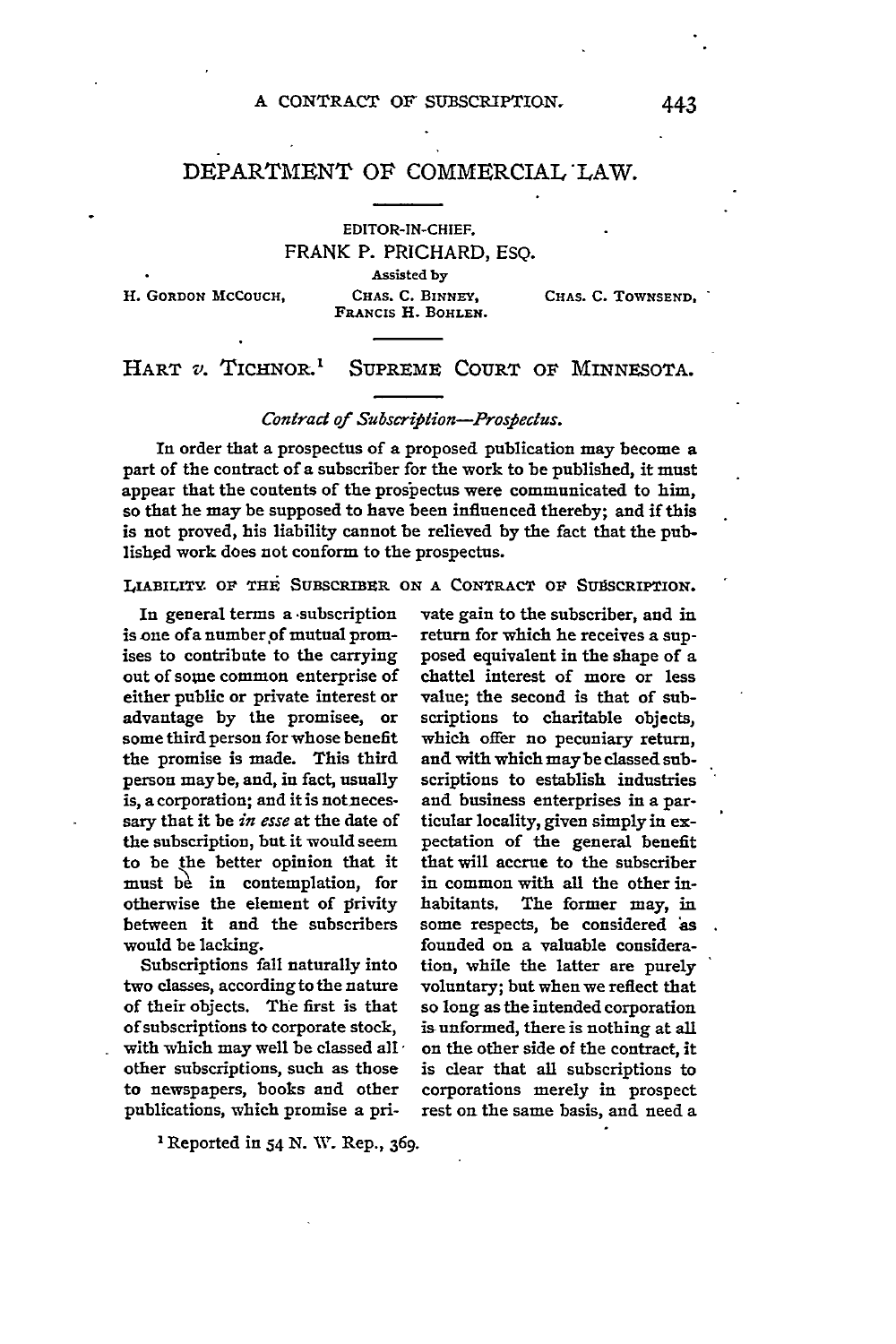consideration before they can be supported.

It has been claimed; even in comparatively recent cases, that the mutual promises of the subscribers were the consideration for each other, but this is in most a mere dictum, there being other sufficient consideration, and is besides amanifeat 'absurdity. For, **if** this were true, the contract would be complete at the moment of signingthe list, and a failure to carry out the incorporation of the company- .would not release the subscribers; who would still be liable to the , promoters of the scheme, supposing ihe contract to have been made with them. The weight **of** authority, as well as of reason, is opposed to this view: Am. L. Reg., Sept., 1877; **N. S.;** Vol. **i6, p.** 546; and it is accordingly held that so long as the proposed .corporation has not applied for its charter, the subscriber may withdraw his subscription: Hudson Real Bst. Co. v. Tower (Mass.), **30 N.** E. Rep., 465; Phipps *v.* Jones, **20** Pa., **26o;** R. **R.** v. Echternacht, 21 Pa., 220; Academy **'.** Robinson; **37** Pa., 21O; **Sho**ber *v.* Lancaster Co. Park'Assn., **68** Pa., **429;** Garrett *v.* **R. R.,** 78 Pa., 465; Traction Co. v. De La Green (Pa.), **429; S. C. 13** At. Rep., **747;** Aubum Bolt & Nut Works *v.* Schtltz, **22** At. Rep., **9o4; S. C.,** 143 Pa., 256. But as soon as some action has been taken in furtherance of the common object on the faith of the -subscriptions **by** expending labor or money, or incurring liability, a consideration is \* raised, and the liability of the subscribers is fixed; and the mere applicatibn for a charter would seem to be sufficient in this regard: **Com'r's v.** Perry, **5** Ohio, **57;.** Holmes *v.* Dana, **12** Mass., i9o;

Bryant *v.* Goodnow, **5** Pick. (Mass.), **228;** Peirce. *v.* Ruley,-5 Ind., **69; Bort** *v-* Snell, **39 Hun. (N.** Y.), **388;** Fremont Bridge **Co.** v. Fuhrman, 8 Neb., **99;** Homan v. Steele, 18 Neb., **652;** Carr v. Bartlett, **72** Me., **120;** Haskell v'. Oak, **75** Me., **519;** Church *v.* Kendall, 121 Mass., **528;** James v. Clough, **25** Mo. **App., 147;. G. C. & S. F.** Ry. v. Neely, 64 Tex., 344; Twin Creek and Colemansville Turnpike **Co.** *v.* Lancaster, **89 Ky., 552.** This rule would seem **not to** apply **to** an incorporated company **for** profit, where the issuance.of the stock would doubtless be held a sufficient consideration; but it holds good with regard to all charitable subscriptions, whether made to an incorporated or unincorporated association, and suck a subscription, therefore, until there has been an. acceptance of it **by** the promisee or beneficiary, and work done, money expended, or liabilityincurred, on the faith of it, is a mere offer and maybe revoked at any time; but if any **of** these is done it becomes binding: Robinson *v.* March, **3** Scamm, 198; Pryor V. Cain, **25** Il., **292;** Griswold v. Trustees, **26 1l., 41;** Thompson v. Supervisors, **40** IlL, 38o; McClure *v.* Wilson, 43 Ill., **356;** Trustees v. Garvey, **53 Ill., 4oi;** Snell *v.* Trustees, **58** Ill., **290;** Trustees v. Carter, **72** Ill., **247;** Hall v. City of Virginia, **91** Ill., **535;** Whitsitt *v.* Trustees of PreEmption Pres. **Ch., IIO** Ill., **125;** Friedlim *v.* Board of Trustees, **23** Ill. **App.,** 494; Trustees *v.* Stetson, **5 Pick.** (Mass.), 5o6; Trusteet of Amherst Coll. *v.* Cowls, 6 Pick. (Mass.), **427;** Trustees of Williams Coll. *v.* Danforth, **12** Pick. (Mass.), 541; Thompson *v.* Paige, x. Metc. (Mass.), **565;** Watkins *v.* Eames, 9 Cash. (Mass.), **537;** Mirick *v.* French, 2 Gray (Mass.), **420;**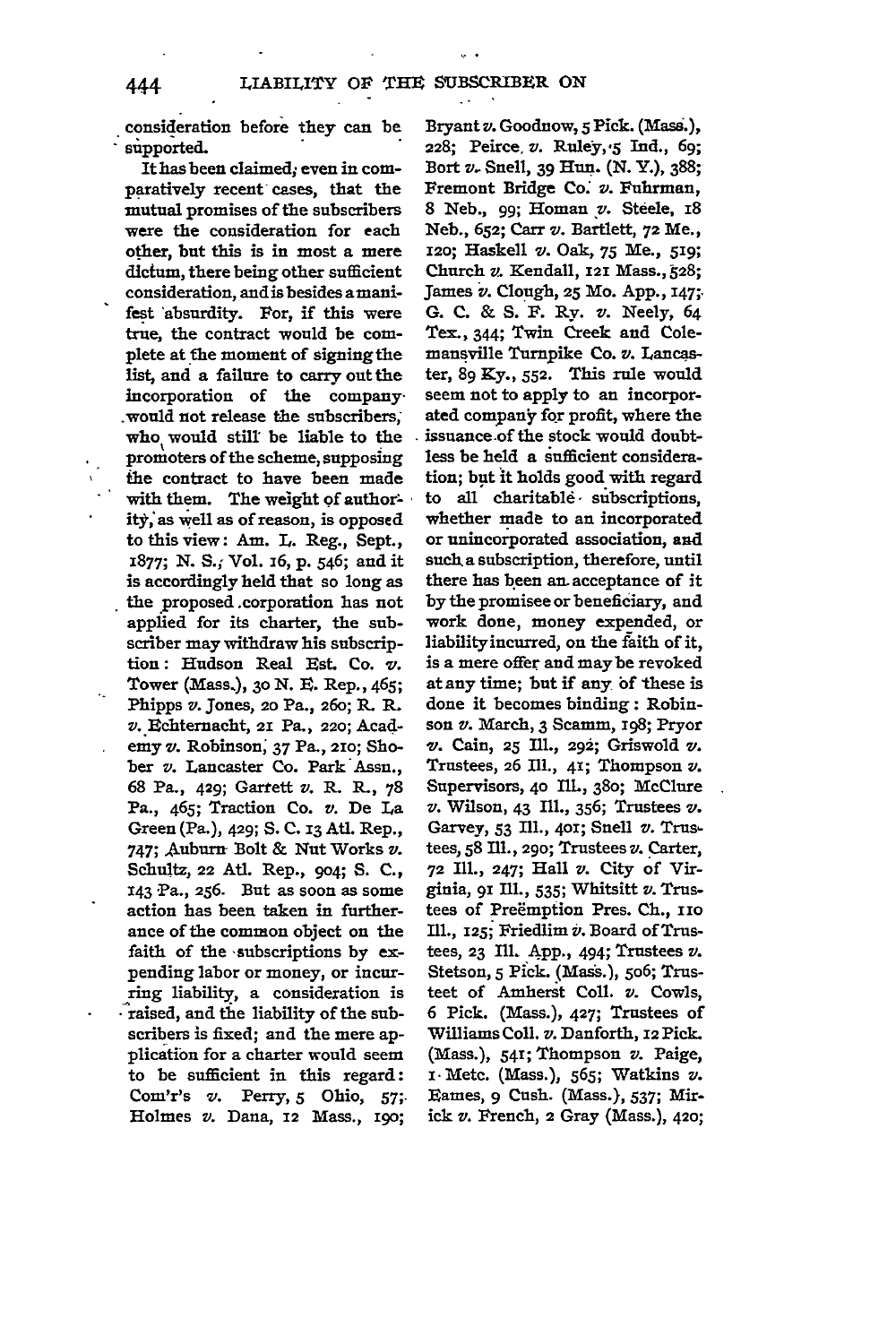C ttage St. Meth. Episc. **Ch.** *v.* Kendall, **121** Mass., 528; Caul *v,.* Gibson, 3 Pa., 416; Ryerss v. Congregation of Blossburg, **32** Pa., 114; Phipps **v.** Jones, 2oPa., **26o;** Univ. of Vermont  $v$ . Buell,  $z$  Vt.,  $48$ ; Mc-Auley v. Billenger, **20** Johns. **(N.** Y.), 89; Barnes v. Perine, 12 **N.** *Y.,* 18; Pres. Soc. of Knoxboro v. Beach, 74 N. **Y., 72;** Simpson Centenary Coll. v. Bryan, **50** Iowa, **293;** Christian v. Handley, 49 Cal., 347; Grand Lodge of Templars v. Farnham, **70** Cal., **15<sup>8</sup> ;** S. C., **ii** Pac. Rep., 592; McMillan v. R. R., **15** B. Mon. **(Ky.), 233;** Comstock *v.* Hand, **i5** Mich., 242; Northwestern Confer- -ence v. Myers, 36 Ind., **275;** Pitt **v.** Gentle, 49 Mo., 74; Swain *v.* Hill, **30** Mo. **App.,** 436; White *v.* Scott, 26 **Kan.,** 476; Sturges v. Colby, 2 Flip. **C.** Ct., **163;** Hopkins *V.* **Up**shur, **2o** Tex., **93;** Doyle v. Glass**cock,** 24 Tex., 2o1; -Rose *v.* R. *M,* 31 Tex., 58; Williams v. Regan, 59 'Tex., 438: Such a subscription may, therefore, well be considered as a conditional contract, conditioned upon the performance of some affirmative act in pursuance of the design that induced the subscription.

There is a considerable degree of variance among the authorities as to what acts will constitute a sufficient consideration for a voluntary subscription; and the lack of harmony is well shown **by** the successive decisions in the courts of various States-perhaps in none more -clearly than in Massachusetts. There, in Trustees of Bridgewater Acad. v. Gilbert, 2 Pick. (Mass.), **579,** the purchasing of materials for the erection of an academy was held an insufficient consideration to support subscriptions for that purpose. This harsh doctrine was modified in successive cases, until,

in Watkins *v.* Evans, 9 Cush. (Mass.), *537,* it was suggested that the mutual subscriptions were a good consideration for each other. Then the pendulum, swung back once more, and at last, in Cottage St. **Ch. v.** Kendall, **12** Mass., **528,** the doctrine of the cases cited above was announced as the true rule.

It is not necessary, however, that the work, or expenditure, or liability, should be extensive in order to support the contract. It is sufficient if any positive action be taken on the faith of it. The implied undertaking of the promisee or cbrporation to hold and appropriate the funds subscribed in conformity with the terms and objects of the subscription, and the liability consequent upon a misappropriation thereof, has been held a sufficient consideration **:** North. Rccl. Soc. *v.* Matson, 36 Conn, 26; Parsonage Fund in Fryeburg v. Ripley, 6 Greenl. (Me.), **442;** Trustees of Maine Central **Inst.** v. Haskell, **73** Me., **140;** Ladies' Coll. Inst. *v.* Parker, i6 Gray (Mass.), **x96.** A subscription made on condition that a college shall remain where it then is, is supported **by** a sufficient consideration if it does so remain.: Williams Coll. v. Danforth, **12** Pick. (Mass.), 541; and so is one made on condition that the additional amount requisite be raised **by** tax, if the tax is levied and collected: La Fayette Co. Monument Co. *v.* Magoon, **73** Wis., **627; S. C., 42 N.** W. Rep., **17.** Although it is true that a subscription to pay off a pre-existing debt is without consideration, where no new obligation or liability is incurred on the faith of it: Univ. of Des Moines v. Livingston, **57** Iowa, **307; S. C., 42;** Pres. **Ch.** v. Cooper, **2o N. B.**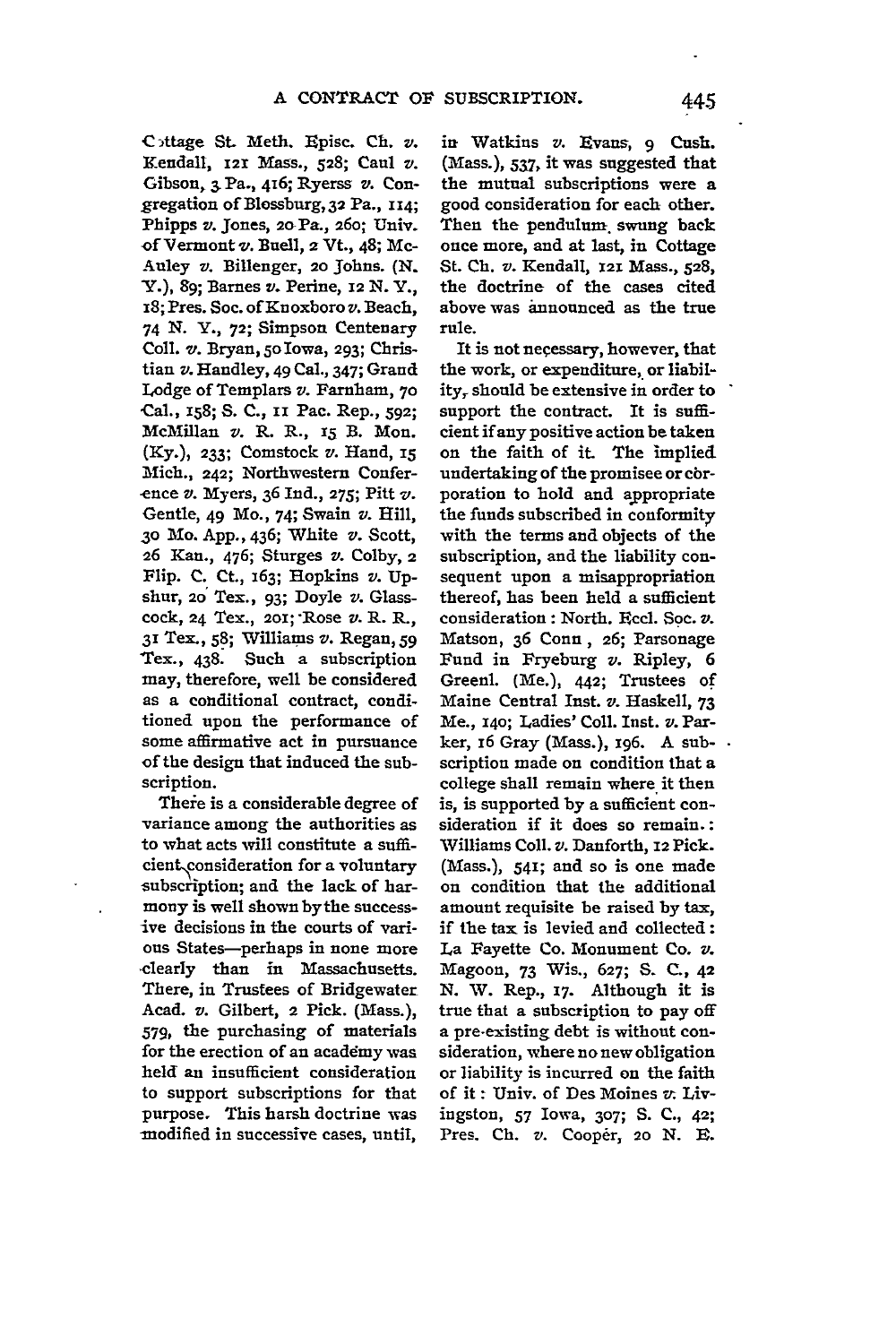**Rep,, 352; S.C., 112 N.Y., 517;** yet if, relying *.bn* the subscription, the corporation 'inturs ex- ..pense and trouble in raising other funds, or **by** borrowing money to pay off the indebtedness, the subscription will be binding: Univ. of Des Moines v. Livingston, *supra*; United Pres. **Ch.** v. Baird, 6o Iowa, **.237;** Trustees of Meth. Episc. **Ch.** -v. Garvey, **53 I11., 2b4.**

When a subscription is expressly 'conditioned **C.** on raising a certain fund, the labor and expense spent in raising it -will be a valid consideration: Farmers' **Coll.** *v.* **Exrs.** \* , **of** McMicketi, **2** Disney (Ohio), 495; Westminster Col. *v.* Gamble, 42 **Mo.,' 4I** Trustees of **Ky.** Bapt. **"V Ud,** Soc. v. Carter, **72** Ill., **247.** The contrary was held in Trustees of Hamilton Coll. *v*. Stewart, I N.Y., **'58r,** a case frequently cited with 'approval **by** the courts of that \* State, though it would seem, on its. own.grounds, to have been wrongly decided. The decision is expressly **.** put upon the ground that there was no request to the trustees to per**form services in raising the fund to** be implied from the subscription. , But it would be very difficult to find a trustee of a charity who, if a subscription were made to him on condition that he raise a certain sum, would not think it equivalent **'to** a request to him to raise that sum; and would any man that made such an offer deny that he expected him to *a6t* on it? **If** then, action on such'an offer is *expiected,* cah it be said with any show of reason that there is. no request to act implied? The action is not a purely voluntary one, for without the offer it would never be taken. The offer is its sole motive power. It may have been that the Court was impressed with the idea .that

as the services to be performed were not for the benefit of the subscriber, an action could not lie on a request **to** perform them, unlessexpress; but this ground is equally untenable. The true rule, there- .fore, .is that any expenditure *uf* time, labor, or money, or any liability incurred **by** the promisee orbeneficiary, on the faith of a voluntary subscription, will raise a. sufficient consideration to support. the subscription, and render thesubscriber liable upon it.

Though the subscription is liable" to be revoked **by** the subscriber at any time before it becomes fixed **by** the attaching of a consideration, this revocation must beaffirmative, and will not be implied simply from the fact that the subscriber failed to take the steps necessary to become a-member of-the corporatiom organized in pursuance of the original plan: Osborn v. Crosby, 63. **N.** H., **583.**

As the subscription has **no** validity until a consideration is raised to support it, the death or insanity of **the** subscriber before the consideration attaches is *ipisofadto* a revocation of it, and no action then can bemaintainedthereon. Thereisnodifference in this regard between an ordinary subscription and **a** promissory note given in place of one: Foust *v.* Board of Publication, **8** Lea (Tenn.), **552;** Baird's Est;, r3. Phila., 241; Phipps *V.* Jones, **20** Pa., **260;** Helfenstein's Est., **77** Pa., **331;** McClure v. Wilson, 43 **Ill., 356;** Pratt *v.* Trustees. of Bapt. Soc. of Elgin, **93 Ill.,** 475; Beach *v.* -First Meth. Episc. **Ch.,** 96 Ill., **179;** Twenty-third St. Baptist **Ch.** v. Cornwell **(N.** Y.), **23 N. B.** Rep., **177; S. C.,** 117 **N.** Y., **6oi;** Cottage-St. Meth. Episc., Ch. v. Kendall, **121** Mass., **528. And,** similarly,.

446

 $\sim$  .  $\sim$  $\mathbf{r}_1$ 13 h,

 $\ddot{\phantom{a}}$ .,

 $\sim$   $_{\star}$ 

 $\overline{\phantom{a}}$ 

k, r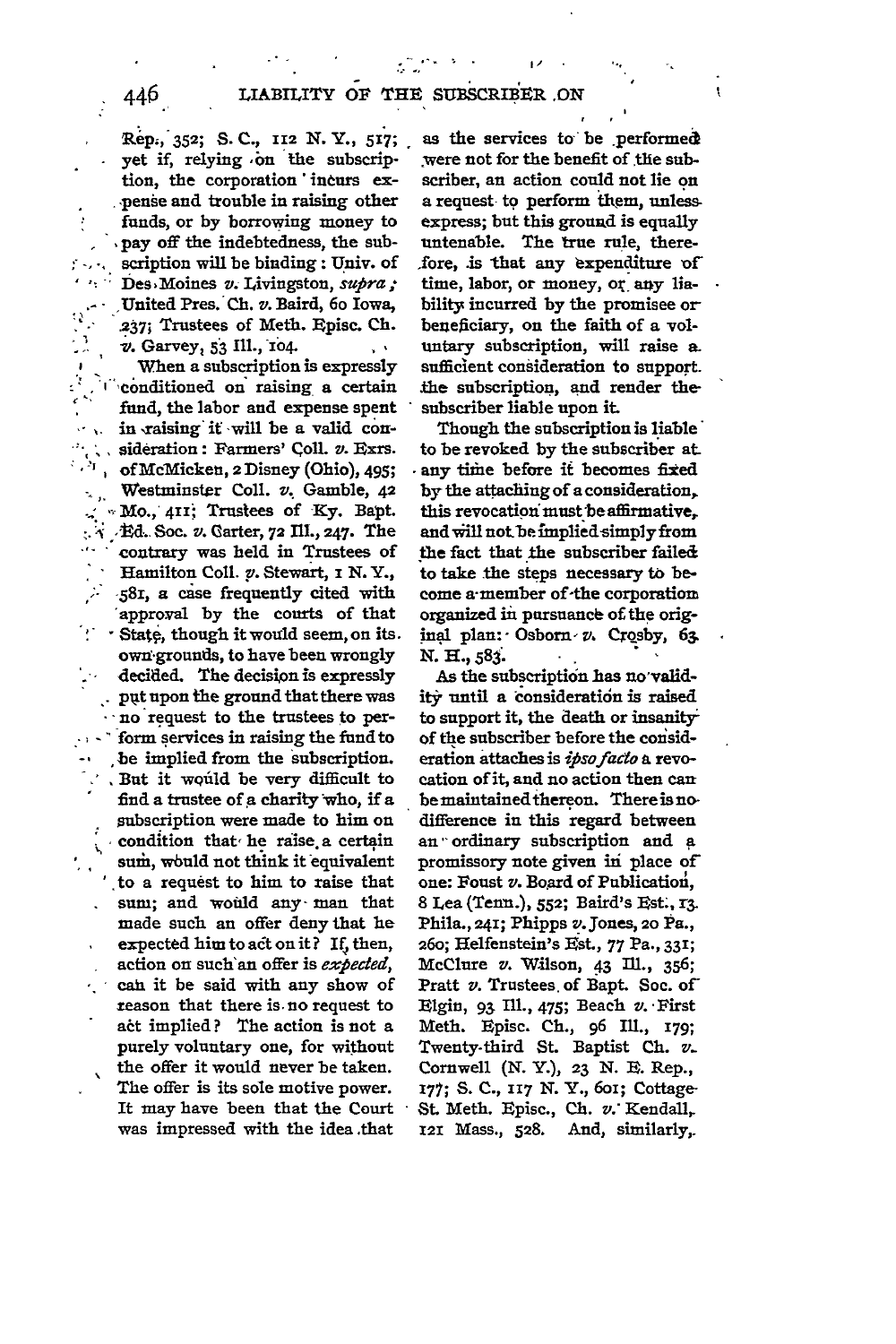where gifts and conveyances to charitable objects are declared void **by** statute if made within a certain period of the grantor's death, a subscription to such an object will not take effect if the subscriber die within the statutory period: Reimensnyder v. Gans, 110 Pa., 17; **S. C.,** 2 Atl. Rep., **425.**

A conditional withdrawal will not be effectual to release the subscriber when thesubscription is unconditional. When a subscriber, after the organization of the corporation, notifies the trustees that he will not pay his subscription unless a certain person is excluded from speaking'in the church he will still be bbund: Snell *v:* Trustees of Meth. Episc. Ch. of Clinton, **58** Ill., **290.**

Except when prescribed by statute, no special form of words is necessary to constitute a subscription; it may even be oral: Bullock v. Falmouth and Chipman Hall Turnpike Co., *85* Ky., 184; Colfax Hotel Co. v. Lyon, **69** Iowa, **683;** but when expressly required to be in writing, or to be entered in a certain book, it will not be binding unless this is complied with: Mc-Clelland *v.* Whiteley, **15** Fed., **322;** Fanning *v.* Ins. **Co.,** 37 Ohio St., 339; **S. C.,** 41 **AM.** Rep., **517.** It may be on a separate sheet, or entered with others on the same paper; but in the latter case will still be generally considered as a several, and not a joint contract, and the subscriber will only be held liable for the amount of his individual subscription: Price v. Grand Rapids and Indiana R. R. Co., i8 Ind., **13,;** Landwerlen *v.* Wheeler, **io6** Ind., **523;** Darnall *v.* Lyon (Tex.), 19 S. W. Rep., 506. But whenever the clear intention of the contract is that the liability shall be joint,

as where, after stating the sum to be raised, the subscription paper contained the following words, "The subscribers hereto agree to pay the above amount," though followed **by** the names of the subscribers, and the separate sums subscribed, it will be held a joint contract: Davis v. Belford, **7G** Mich., 120; **S. C., 37 N.** W. Rep., **919.**

As no definite form of words is necessary, any agreement which shows an intention to subscribe will be construed as a subscription **: •** Wemple *v.* St. Louis, Jerseyville & Springfield R. R., **12o** Ill., 196; Ross *v.* Bank of Gold Hill, **19** Pac. Rep., **243.** A statement to the following effect: "We, the undersigned, having associated ourselves together for the purpose of organ- izing a banking association, and transacting the business of banking, under-chapter **52** of the Revision of i86o, do declare and state as follows. **. . .** Third. The names and residences of the shareholders of this association, with the number of shares held by each, are as follows," signed **by** the defendant and others, in pursuance of which the association was incorporated, was held a binding subscription to the capital stock of the corporation: Nulton *v.* Clayton, 54 Iowa, **425; S. C., 37** Am. Rep., **513. A** promissory note given to a railroad company, payable on a day certain, with interest, containing a condition that if a certain line of railroad should be so constructed that cars might be run between certain points on or before that date, it should be paid, and five shares of the stock of the company should be issued to the maker, otherwise the note to be void, was held only a contract of subscription: Vemple

 $\lambda$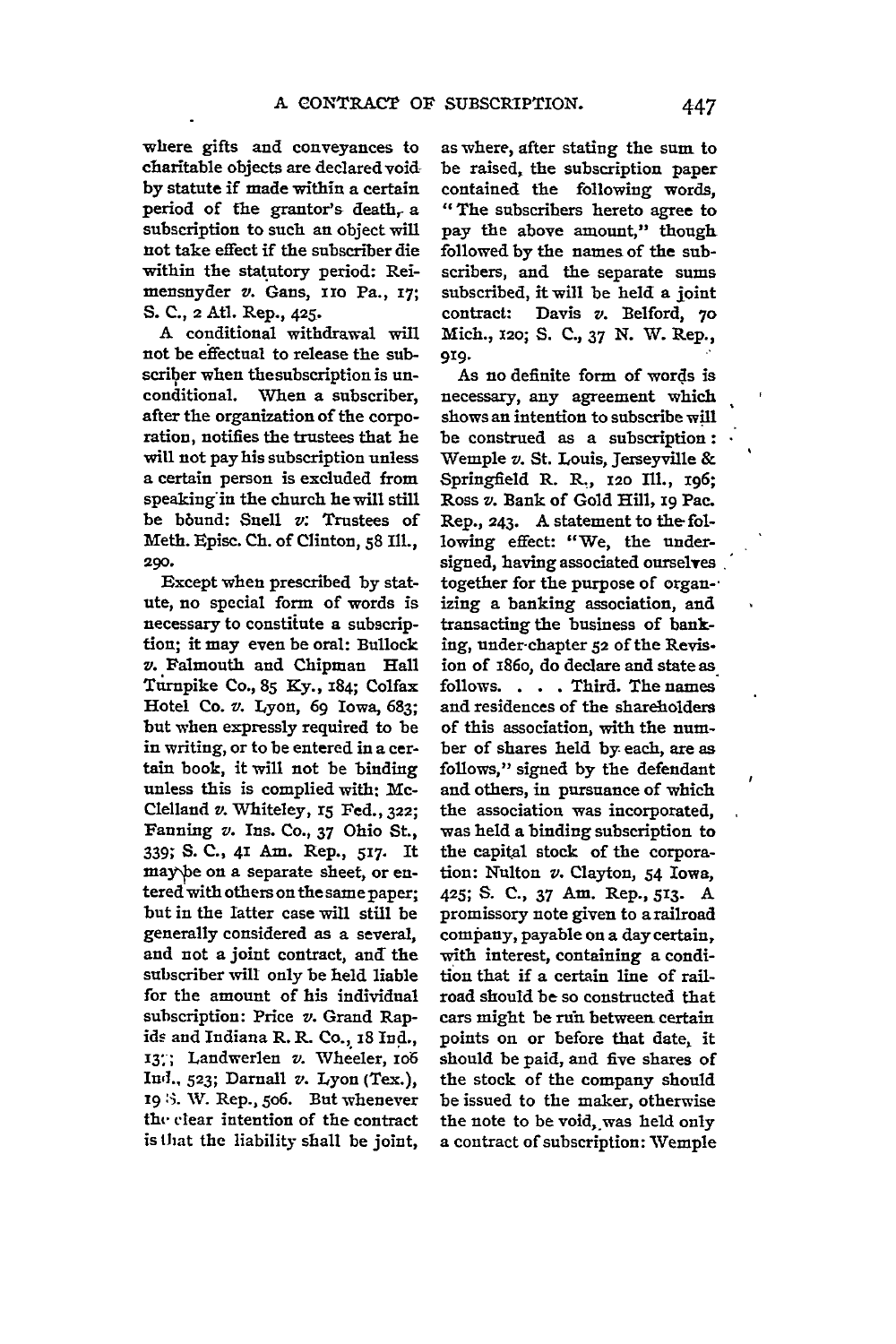### *-v.* R. R., *sufira* , see R. **R.'v.** Black, **79** Ill., **262;** Wellensburg *v.* West, **N.** P. R. R., **12 Md.,** 476.

The subscription paper does not always represent the whole of the contract. Most subscriptions are -made on the inducements of **<sup>a</sup>** "prospectus," which will in most cases form a ihaterial element of the contract, and if its representations prove to be substantially untrue or mfsleading, the subscriber -will be released from all liability on his subscription: *Re* Metro- **"** politan Coal Consumers' Ass'n, **59** L. **J. Ch.,** 281. But it may also appear thatthe prospectus is merely tentative in its nature, and liable **"** to change at the will of a majority of the stockholders of the corporation: .Compton **ii.** The Chelsea, **<sup>28</sup> N. E.** Rep.,'662; **S. C., 128N .** Y, 537. And if the subscriber was not aware of the representations of the prospectus, and therefore not induced to subscribe on their credit, lie cannot avail himself of a failur **to** make them good to defeat his liability: Hart v. Tichnor (the \* principal case), 54 **N.** W. Rep., **3§9.. 1.** If the subscriber was induced to -sign the subscription **by** any material misrepresentation made **by** a **duly** authorized agent, he may avoid the contract on the ground of fraud: Wells v. Jones, **41 o. App., i;** SpeflierElectric Time **Co.** *z*. Leedom (Pa.), 24 Atl. Rep., 197. **So,** too, a subscriber may bring an action to recover back a subscription obtained **by** fraud: Grangers Life and Health Ins. Co. v. Turner, 61 Ga., **56r;** or.may plead it as a set-off to an action **by** the corporation **:** Hamilton *v.* Grangers **L. & H.** Ins. Co., **67** Ga., **145.** Such \* misrepresentations, however, must be clearly representations, not mere expressions of opinion : Armstrong

**v.** Karshxier, 47 Ohio St., **276; S. C.,** 24 N. E. Rep., 897; Montg. So. R. R. **v.** Matthews, **77** Ala., **357.** When the subscriber knew, or had it in his power to ascertain, the untruth of the representations,.he cannot set them up as a defence: Haskell *v.* Worthington (MO.), 7 **S.** W. Rep., 481; Goff v. Hawkeye Pump ,and Windmill Co., **62** Iowa, 691. And when he can properly-claim a release from liability on such a ground, he shquld do so at the earliest possible moment: Fey v. Peoria Watch Co., 32 Ill. App., 618; *Re* London and Staffordshire Fire Ins. **Co.,** 24 Ch. Div., **194.** Misrepresentations, also, to be effectual, must be made by an: agent with authority **to** make them; and where the misrepresentationis **coi**trary to the interest and'duty of the corporation, it will- be presumed that the agent was without author- .ity: Custar v. Titusville Gis and Water Co., **63** Pa., **381;** Perkins **v.** Bakrow, 45 Mo. App., 248.

When there is no **law** to the contrary, a subscription may be made. upon express, condition, and before it will become a valid contract that condition, if precedent, must be strictly performed: Santa Cruz R. R. v. Schwartz, **53** Cal., 1o6; McGinnis, v. Kortkamp, **24 Mo. App., 378;** Brown v. Dibble, *65* Mich., 520; Pontiac, Oxford and Port Austin **R.** R. v. King, **68** Mich., III; Moore v. Campbell, **iii** Ind., **328:** Ft. **Wayne** Electric Light Co. **v'** Miller (Ind.), **30 N.** *;* Rep., **23;** Auburn Bolt and Nut Works v. Schuttz, 22 At1. Rep., **904; S. C., 143** Pa., **256;** Bohn Mfg. Co. v. Lewis (Minn.), 47 **N.** W. Rep., **053; S. C.,** 45 Minn., **154; N.** Y. Exch. Co. v. De Wolf, **31 N.** Y., **273;** Lesher v, Karshner, 47 Ohio St., **302; S. C.,** 24 **N. E.** Rep.,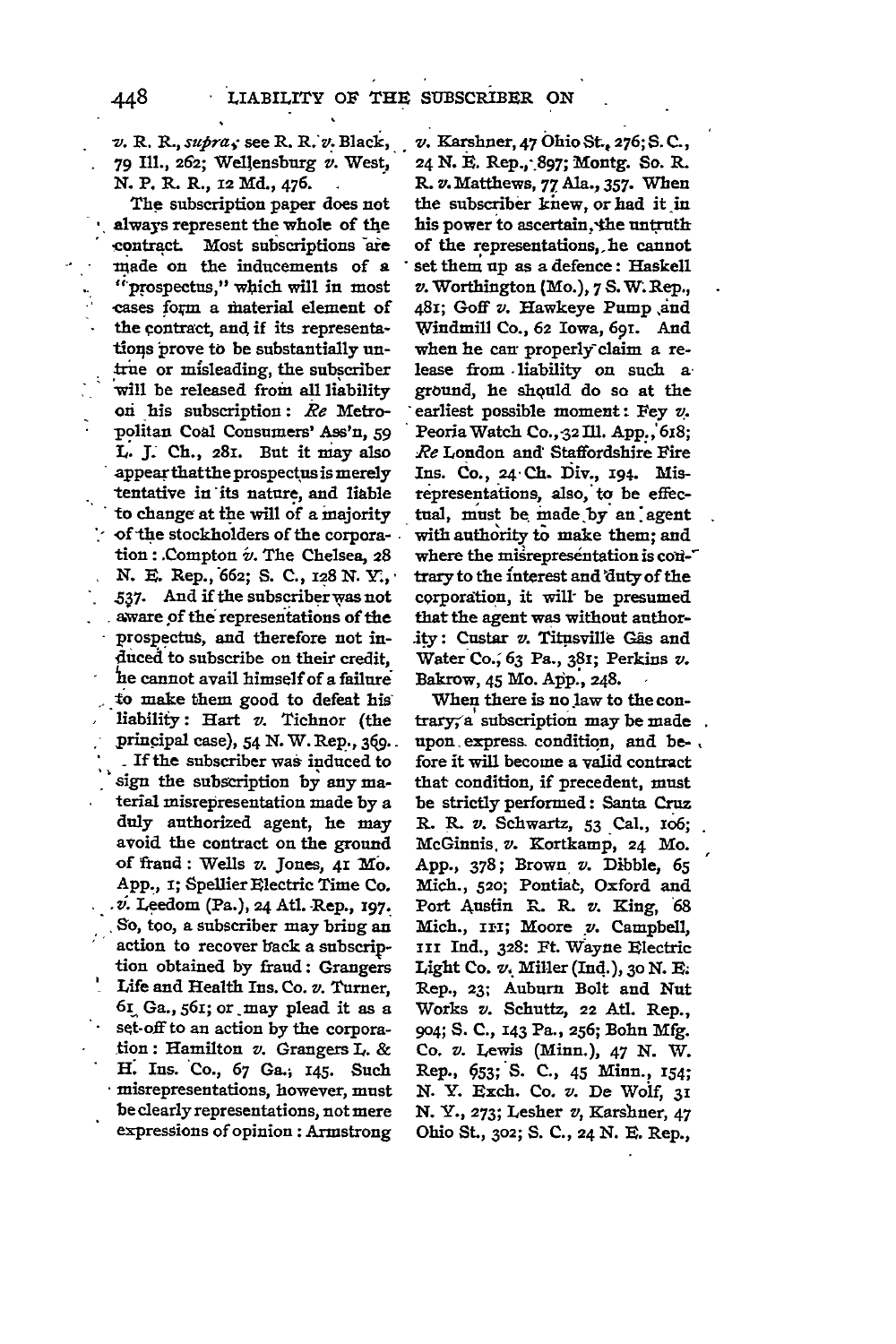**882;** Miller *v. G.* **C. & S.** F. R. R., **65** Tex., 65o. But these conditions may, of course, be waived: Mirick *v.* French, **2** Gray (Mass.), 42o; and a failure to perform them should be taken advantage of promptly, or a waiver will be inferred: Lee v. Imbrie, **13** Or., 5Io.

**A** waiver of conditions will be inferred, also, from the fact that the subscriber, with knowledge of the facts that would release him from his subscription, acknowledges a continuing liability **by** paying assessments thereon: Great West. Tel. Co. *v.* Bush, **35 111. App., 213;** Inter Mountain Pub. Co. *v.* Jack, **5** Mont, **568;** or **by** taking part in the corporate meetings: Inter. Fair **&** Exp. Assn. *v.* Walker (Mich.), 47 **N.** W. Rep., 338; **S.** *C.,* **83** Mich., 386. But when asubscription, made on sufficient consideration, has failed by non-performance of conditions, a subsequent oral promise to pay it, notwithstanding that non-performance, is without consideration and cannot be enforced: Schuler v. Myton (Kans.), **29** Pac. Rep., 163. It is enough, however, if the conditions relating to the individual subscription be fulfilled: Miller *v.* Preston, 4 N. Mex., **314;** Smith *v.* Burton, **59** Vt., 408.

The conditions of a subscription attach to a note given in payment of it: Parker v. Thomas, **i9** Ind., **213;** but if one of those conditions be omitted in the note, while the others are expressed, such omission will be deemed a waiver of that condition: Slipher *v.* Earhart, **83** Ind., **173.**

It is frequently a matter of doubt whether a condition is precedent or subsequent; and the solution of the question depends mainly upon the nature of the condition and the

manner in which it is expressed. Provisions that a depot should beestablished at a certain point, Paducah **&** M. R. R. Co. *v.* Park& (Tenn.), 8 **S.** W. Rep., 842, and that a side track would be constructed upon the premises of the subscriber, Johnson **v.** Ga., M. **& G.** R. R. Co., **8 S. R.** Rep., **531,** have been held conditions subsequent.

When the contract of subscription is absolute on its face, no extrinsic or collateral agreements between the subscriber and the promoters or agents of the corporation, who procure him to subscribe, not amounting to fraud or misrepresentation on their part, can be set up for the purpose of discharging or reducing his liability: Ollesheimer *v.* Thompson Mfg. Co., 44 Mo. App., 172, citing Mangles *v.* Dock Co., IO Sim., **519;** Chouteau *v..* Dean, 7 Mo. App., 21o; Haskell v. Sells, **14** Mo. **App., 9I;** Pickering v. Templeton, 2 Mo. **App., 424.** Thompson **v'.** Bank, **19** Nev., **io3;. S. C.,** 3 Am. St. Rep., **797;** Cunningham **v.** Edgefield, 2 Head. (Tenn.), **23;** Conn. Ry. Co. **v'.** Bailey, 24 Vt., 465;.N. **C.** Ry. Co. *v.* Leach, 4Jones (N. **C.** L.), 340; Miss., etc., Ry. Co. *v.* Cross, 24 Ark., 443; Evansville, etc., Ry. Co. *v.* Posey 12 Ind., 363; Smith *v.* R. **R., 3(** Ala., 650; Kennebec, etc. Ry. z Waters, 34 Me., 369; Minn. Thresh Mach. Co. **v'.** Davis, **40** Minn., **io** Baile *v.* Educ. Soc., 47 Md., **117** Robinson *v.* R. R., **32** Pa., 334; R. R. v. Coleman, 5 Rich. (S. C. L.); **II8;** Thigpen *v.* R. R., **32** Miss., 347; Marshall Foundry Co. *v.* Kil**lian, 99 N. C., 5oi; S. C., 6** Am. St. Rep., **539;** Morrow *v.* Iron and Stee **Co., 87** Tenn., **262; S. C.,** io Am St. Rep., 658; Scovill *v.* Thayer, io,, **U. S., 143;** Union MuL Life Ins.Co *v.* **Mfg. Co.,** 97 **I1., -537; S.** *C.,* **y**

449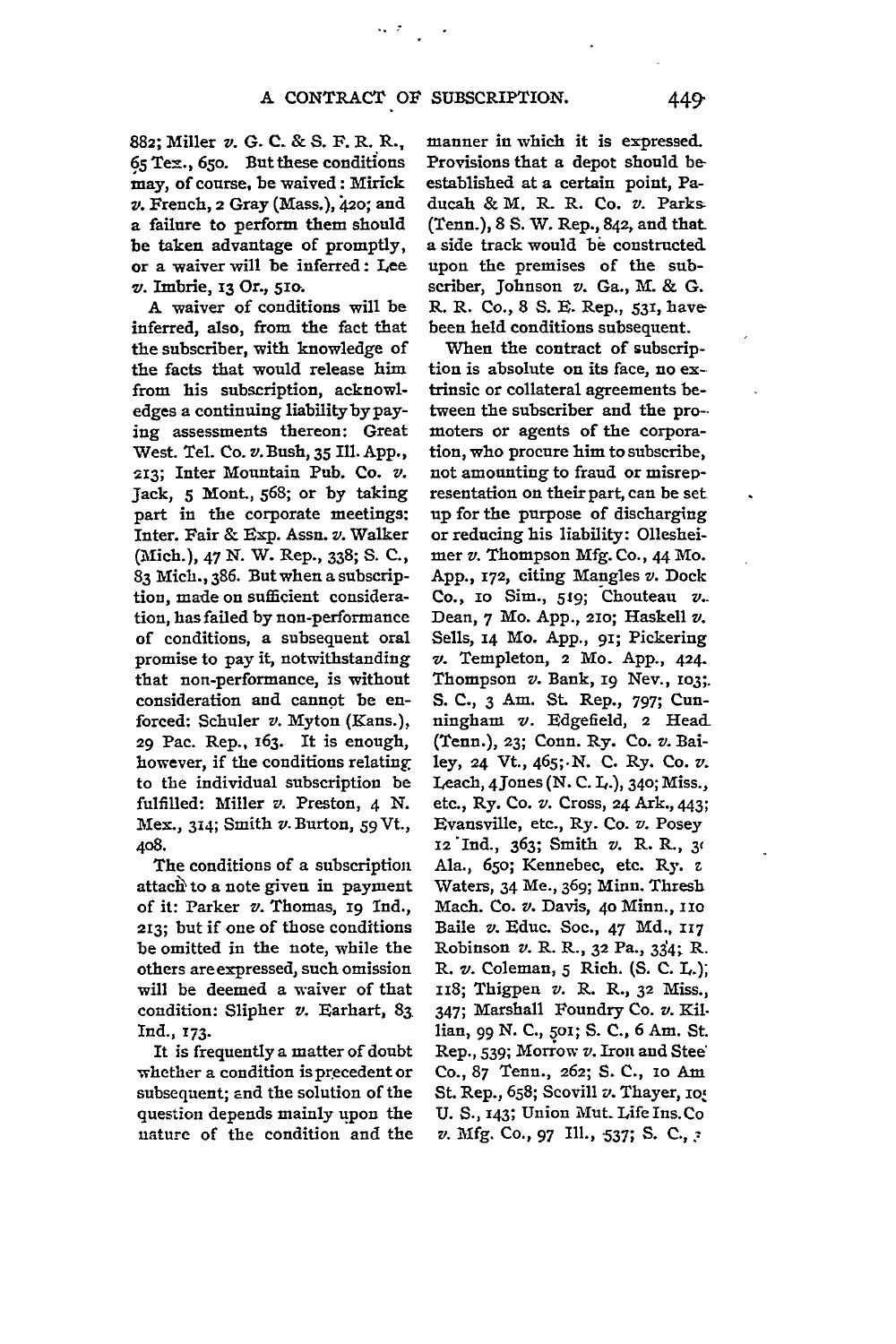LIABILITY OF THE SUBSCRIBER ON

 $\bullet$ 

Am. Rep.,29; jewell *V.* Paper Co., 101 Ill., 57; Wight *v*. Shelby R. R., **-r6 b.** Mon. **(Ky.),** 4. **A** subscription contract, plain and complete in itself, cahnot bevaried, enlarged; or contradicted **by** a letter **which** -was simply one of the preliminary 'negotiations to the subscription: Smith v. Burton; 59 VL, 4o8. *A forliori* is this true of oral condi**tiqns** made at the time of the subscribing: Nippenose **Mfg.** Co. **v.** Stadon, 68 Pa., 256; Minn. Thresh. ,Mach. Co. *v.* Davis, **40** Minn., iio; Masonic Temple Ass'n v. Channell, - 3ffinn.. **353; S. C.,** 45 N. W. Rep., 716; Piscataqua Ferry Co. v.Jones, *39 N.* **H.,** 491; **Topeka Mfg:** Co. *V.* 1ale **(Kan17** PacR ep., 6ol; Blair v. Buttolph, **72** Iowa, **.3 ;** Bell *v.* Americus, Preston & Lumpkin -1 R-, **76** Ga., 754.

**S'As** it is an implied condition of a subscription that its objects will be carried out in accordance with the terms of the subscription paper, 'any material departure from those terms will avoid the contract. An alteration in the subscription list itself, Texas Print. and Lith. Co. **v;** Smith (Tex.), **14 S.** W..Rep., *lo74,* a material change in the proposed 'route of a railroad, Moore *v.* Han**over** Junction and Susq. R. **R.,** 94 Pa., 324, an abandonment, **k.** R. *v.* Rowland, 9 Atl. Rep., 929, or a fundamental change in its charter, even' **by** authority of the legislature, First National Bank v. Charlotte, *85 N.* **C.,** 43 3;.R. R. *v.* Marsh, **17** Wis., **13;** Nugent v. Supervisors, 19 Wall., **241;** R. R. v. Leach, 4 Jones (N. **C.** L.), 340; Chartiers Ry. Co. v. Hodgens, 77 Pa., 187; Snork *v.* Ga. Imp. Co. (Ga.), 9 **S. B.** Rep., 1104, will release a non-assenting subscriber. **But** it would seem to be the prevailing opinion that when the alteration in the contract tends to benefit the subscriber he is still, bound **by** his subscription: Jacks *v.* Helena, **41** Ark, 213; Cross z. Peach Bottom R. R., 90 Pa., 392; Gibbons v. Grisel (Wis. *,* 48 **N.** W. Rep., **255.** When the legislature reserves **the** right to amend or repeal the charter all subscriptions are made in viewof that provision; and an exercise of'that right will not avoid the subscription: Union Hotel Co. **v.** Hersee, **79 N.** *Y.,* 454 **S. C., 35 Am.** Rep., **536.** The subscriber will also be bound if he has given a note for his subscription prior to the alteration **of** the charter: Mitchell v. Rome R. R., 17 Ga., 574, or if, knowing that the estimates of 'the original prospectus have become illusory, **he** consents to a change of plan: Compton  $v$ . The Chelsea, 28 *N. B.* Rep., **662; S. C., 128 N.** Y., **537. And** it has been' held that if alterations are made in a contract of subscription. during the progress of the transaction, it is good on the originalterms as to the parties'who signed it before alteration, and on the altered terms as to those who signed it afterward: Davis v. Shafer, **50** Fed. **Rep.,** 764. • It is also an implied condition in

a subscription to the stock ofa corporation already incorporated, that all the capital stock shall be subscribed before the subscriber is liable. The amount of stock being fixed **by** the charter, the subscription is in effect a promise to pay on condition the whole **fund** is raised. Until the stock'is all subscribed, therefore, no liability attaches to the subscriber: **.Mill** Dam Co. *v.* Ropes, 6 Pick. (Mass.), **35;** Bridge Co. v. Chapin, **6** Cush. (Mass.), *53;* R. **R.** v. Gould, **2** Gray (Mass.), **278;** Masonic- Temple Ass'n. v. Channell, 43 Minn., **353; S. C.,** 45

450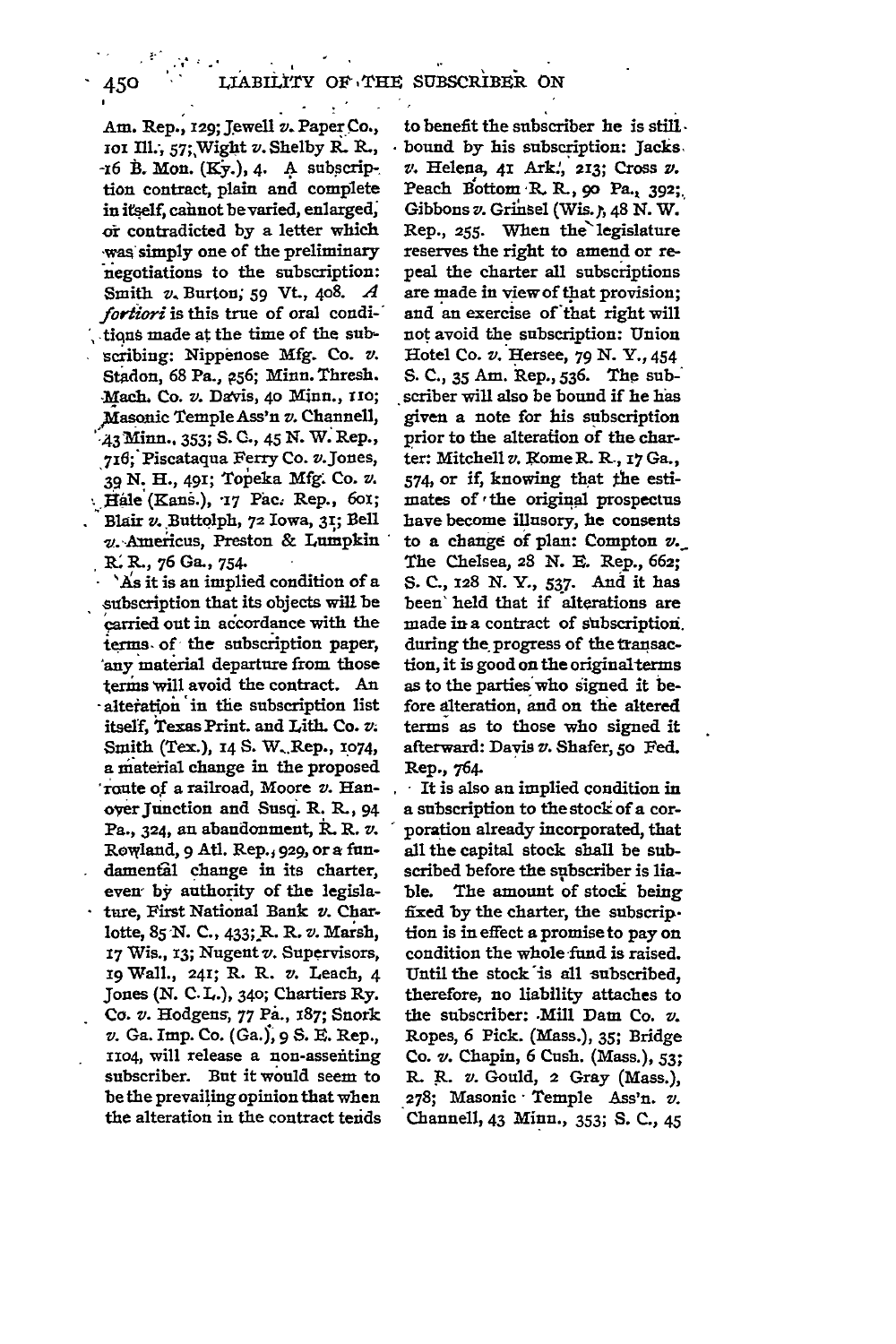*X.* W. Rep., 716; Rockland, etc., Steamboat Co. *v.* Sewall, **78** Me, 167; Hotel Co. v. Bolton, 46 Tex., **633;.** Belton Compress Co. v. Saunders, **70** Tex., **699;** Orynski v. Lou**stavnan** (Tex.), *x5* **S.** W. Rep., 674; R. R. **Co.** v. Barker, **32 N.** H., **363;** Haskell v. Worthington (Mo.), **S.** W. Rep., 481; Exp. Co. v. Canal **St.** Ry. **Co.,'7** So. Rep., **627.** But a subscriber who knowingly participates in .the organization and management of the company will be estopped from setting up this or any similar defence: R. R. v. Preston, 35 Iowa, **ii5;** Bridge Co. *v.* Cummings, 3 Kans., **55;** Hughes v. **Mfg. Co.,** 34 **Md.,** 316; Hager v. Cleveland, 36 Md., 476; Musgrove -v. Morrison, 54 Md., 161; R. R. *v.* Abell, **17** Mo. App., 645; Livesey *v.* Hotel Co., **5** Neb., **50;** Jewett v. R. R., 34 Ohio **St.,** 6oi; Bell's **App., 115** Pa., **88;** Weinmann v. R. **R., iX8** Pa., **192. And** if the articles of incorporation, or the circumstances which affect the interpretation of the agreement to take stock in the corporation, show an intention that the corporation shall be fully organized and commence business before the full capital stock is subscribed, the former rule does not apply: Arkadelphia Cotton Mills *v.* Trimble, **i5 S.** W. Rep., 776. This defence may also be waived by an express promise to pay the subscription: Anderson *v.* R.R. (Tenn.), **17 S.** W. Rep., **803.**

**All** statutory requisites must be complied with or the subscription will be void: Hibernia Turnpike Road *v.* Henderson, 8. S. & R. (Pa.), 219; Clark v'. Monongahela Nay. Co., io Watts (Pa.), 364; **Ex**celsior Grain Binding Co. v. Stayner, 6i How. Pr. (N. **Y.),** 456; Coppage **v.** Hutton, **124** Ind., **4or; S. C.** 24 N. E. Rcp., 112. If the corpor-

ation is organized illegally, a sub scriber who does not take part therein is released from his obligation **:** California Southern Hotel Co. v. Russell (Cal.), 26 Pac. Rep., **ro5; S. d.,** 88 Cal., **277. A** subscriber will not be liable unless the undertaking is bona fide commenced within the period prescribed **by** the charter, McCully v. Pittsburgh & Connellsville R. R., **32** Pa., **25,** and if the law requires payment of the first instalment of the subscription in cash, a payment **by** promissory note will not make the subscriber liable: Leighty *v.* Susq. & Waterford Turnpike **Co., 14 S.** & R. (Pa.), 434. But a literal compliance with statutory requirements is not necessary; a substantial compliance is sufficient: Woodruff *v.* Mc-Donald, 33 Ark., **97.**

It is not necessary'that the corporation to which or to whose stock the subscription is made should be in existence. It is enough if it be in prospect, and the subscriptions be made in view of that fact; and when the company is incorporated and accepts the subscription it becomes valid and binding: Glenn *v.* Busey, **5** Mackey (D. **C,), 233;.** Buffalo and Jamestown R. R. Co., *v.* Clark, 22 Hun. **(N. Y.),** 359; Red Wing Hotel Co. v. Friedrich, **26** Minn., **12;** Fulton *v.* Sterling Land and **Inv. Co.,** 28 Pac. Rep., **720; S. C.,** 47 Kans. **621;** Marysville Mlectric Light and Power Co. *v.* Johnson (Cal.), **29** Pac. Rep., **126; S. C. 93** Cal. **538;** McCormick *v.* Great Bend Gas **&** Fuel Co. (Kan.), 29 Pac. Rep., **1147; Ref. Ch. sr.** Brown, **17** How. Pr. **(N.** Y.), 287; **S. C., 24** How. Pr., **76;** Willard *v.* Trustees, **66 Ill., 55.** No formal acceptance, or notice of such acceptance is necessary; it may be inferred from the action of the